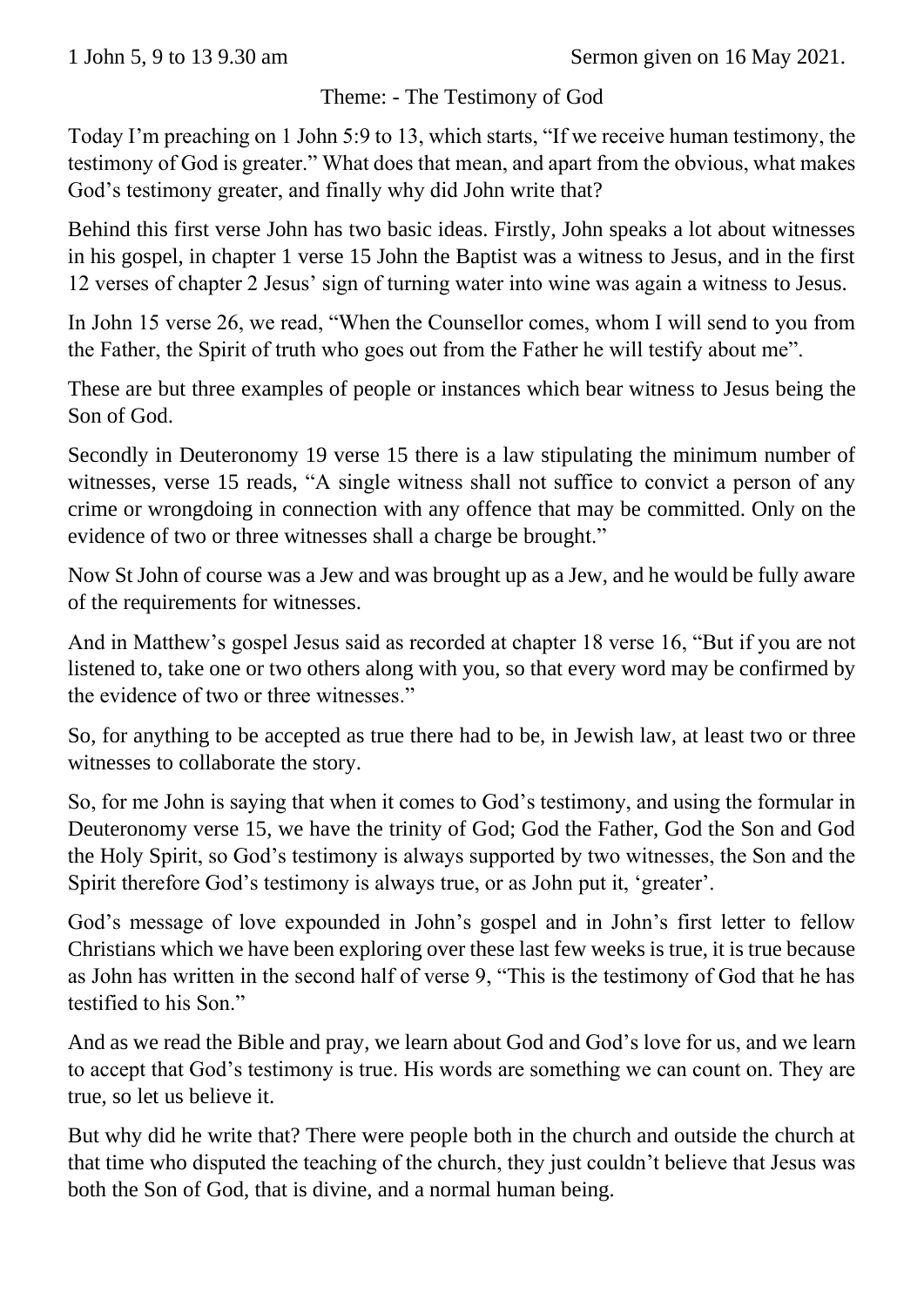They taught an alternative gospel, not based on God's word but on their own word, and they were influencing many people, and something had to be done.

Now St John of course was a witness to Christ, he was one of the first disciples, he had walked with Jesus for two years or more, he knew Jesus intimately, and he was determined to put an end to the heretical doctrine by writing his letter.

And there is a message for us here as well, because if someone says something to you, and you say to yourself, 'That jars with my understanding, or I'm not sure about that', then please do not ignore what you heard but read the Bible prayerfully and compare what was said with the Bible passage, because God's word is always true.

In John chapter 14 verse 26 Jesus said, "The Holy Spirit, whom the Father will send in my name, will teach you all things."

The truth is that all of us have access to the Holy Spirit and we can all learn the truth about God by reading the Bible for ourselves, because the Holy Spirit will guide all of us and teach us all things when we read the Bible prayerfully.

I don't like 'teach yourself' books, which I personally could never get on with, I need somebody to tell me and to explain things to me, so asking the Holy Spirit to explain things as we read the Bible is the key to understanding what God is saying through the text that we are reading.

Verse10 goes further by saying, "Those who believe in the Son of God have the testimony in their hearts".

Now John quite often writes in his gospel, "believe **in** the Son of God", and he writes it here in verse 10 as well, and there is a world of difference between believing a man and believing **in** a man.

To believe a man we do no more than accept what he said at that moment as true.

If we believe in a man, we accept the whole man and all he stands for in complete trust. We would be prepared not only to trust what he said, but also trust ourselves to him.

To believe **in** Jesus Christ is to believe everything he says and to commit ourselves into his hands for eternity. It also means that we who believe and trust in Jesus Christ have God's testimony embedded in our very being and God's testimony becomes the foundation of everything we do and believe in.

When we have God's testimony in our hearts we are inspired to look after and to love our planet with all its animals, birds and plants, it inspires us to love our neighbours as ourselves; God's testimony directs every facet of our lives, it directs the way we behave and becomes our hope for our future.

It is impossible to have God's testimony in our hearts and then to go out and steal or harm somebody. The violence of knife crime and general lawlessness is the direct result of the absence of God in their lives.